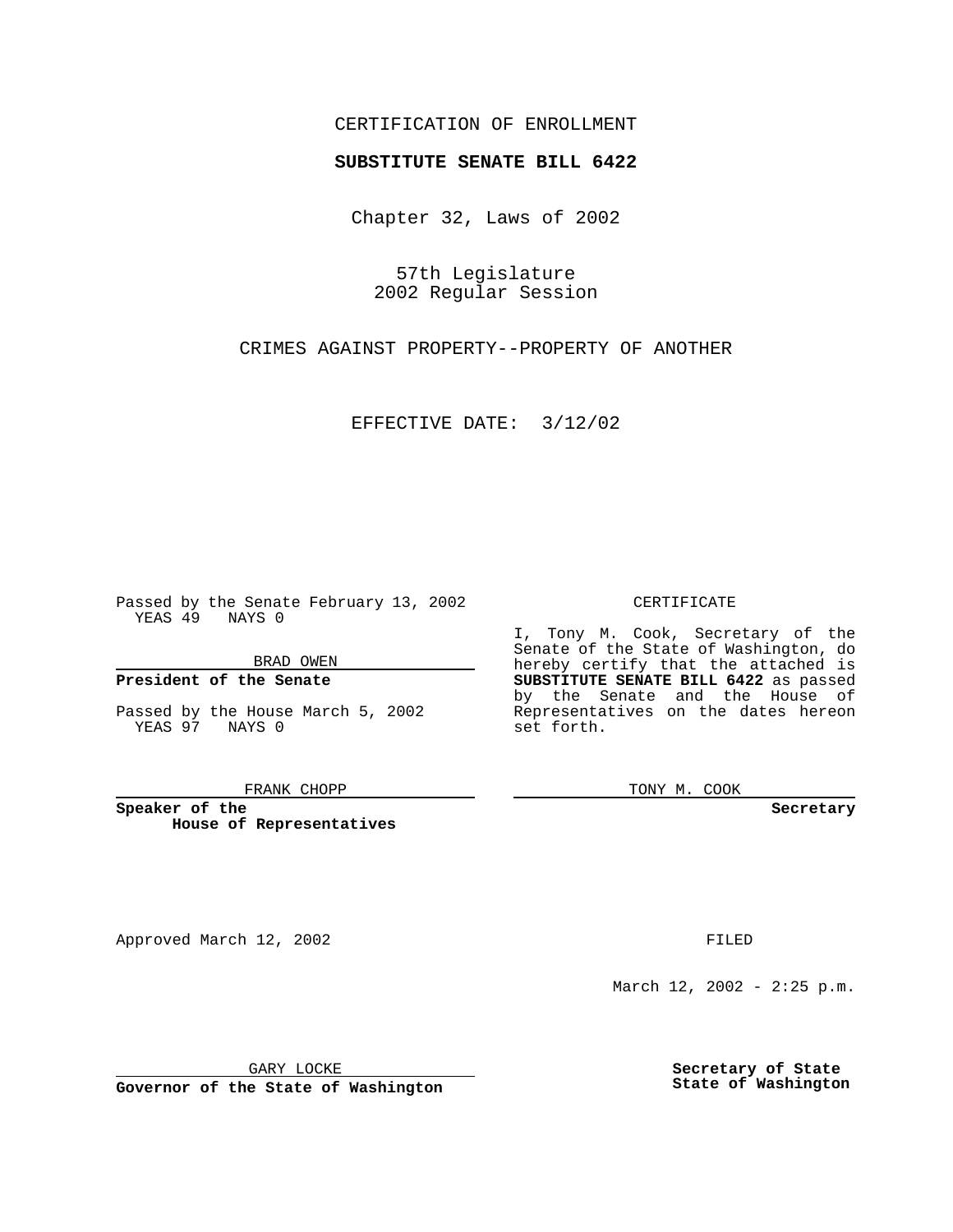# **SUBSTITUTE SENATE BILL 6422** \_\_\_\_\_\_\_\_\_\_\_\_\_\_\_\_\_\_\_\_\_\_\_\_\_\_\_\_\_\_\_\_\_\_\_\_\_\_\_\_\_\_\_\_\_\_\_

\_\_\_\_\_\_\_\_\_\_\_\_\_\_\_\_\_\_\_\_\_\_\_\_\_\_\_\_\_\_\_\_\_\_\_\_\_\_\_\_\_\_\_\_\_\_\_

Passed Legislature - 2002 Regular Session

### **State of Washington 57th Legislature 2002 Regular Session**

**By** Senate Committee on Judiciary (originally sponsored by Senators Costa and McCaslin)

READ FIRST TIME 02/06/2002.

1 AN ACT Relating to crimes involving property of another person; 2 amending RCW 9A.48.010; and declaring an emergency.

3 BE IT ENACTED BY THE LEGISLATURE OF THE STATE OF WASHINGTON:

4 **Sec. 1.** RCW 9A.48.010 and 1975-'76 2nd ex.s. c 38 s 6 are each 5 amended to read as follows:

6 (1) For the purpose of this chapter, ((as now or hereinafter 7  $amended$ ; )) unless the context indicates otherwise:

8 (a) "Building" has the definition in RCW 9A.04.110(5), and where a 9 building consists of two or more units separately secured or occupied, 10 each unit shall not be treated as a separate building;

 (b) "Damages", in addition to its ordinary meaning, includes any charring, scorching, burning, or breaking, or agricultural or industrial sabotage, and shall include any diminution in the value of 14 any property as a consequence of an acti

15 (c) "Property of another" means property in which the actor 16 possesses anything less than exclusive ownership.

17 (2) To constitute arson it  $((\text{sha1})$  is not  $((\text{be}))$  necessary that 18 a person other than the actor ((should have had)) has ownership in the 19 building or structure damaged or set on fire.